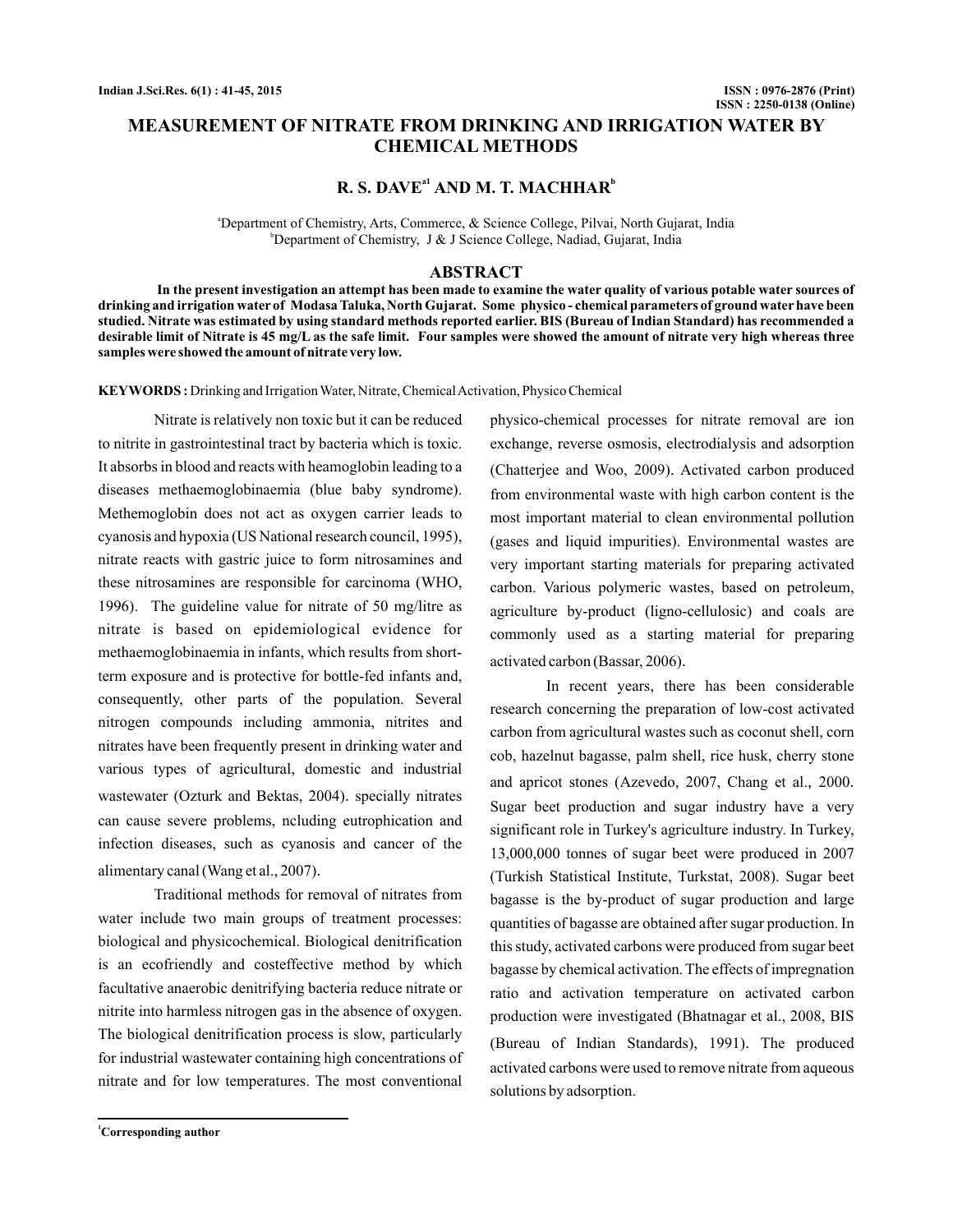#### **DAVE AND MACHHAR: MEASUREMENT OF NITRATE FROM DRINKING AND IRRIGATION...**

This present study searches measurement of nitrate from drinking and irrigation water by chemical methods and new technology for the removal of nitrate from contaminated water due to adsorption based on binding capacities of sodium and calcium presented in lemon leaf, neem leaf .

#### **MATERIALSAND METHODS**

#### **Chemicals and Reagents**

Brucine-sufanilic acid solution: Dissolve 1 g brucine sulphate and 0.1 g of sulfanilic acid in about 70 ml of hot distilled water.After addition of 3 ml cone. HCLmake up the volume to 100 ml. The pink colour develops slowly does not affect the sensitivity. Sulphuric acid solution: Add 500 ml conc.  $H_2SO_4$  in 125 ml distilled water and cool. Sodium chloride solution: Dissolve 300g NaCl in distilled water and cool.

Sodium arsenite solution: Dissolve 0.722 g of  $KNO<sub>3</sub>$  in distilled water and make up the volume to 1 litre. This solution contains 100 mg N/1. Dilute it to 100 times to prepare a solution having 1 mg N/1. Dilute it to 100 times to prepare a solution having 1 mg N/1 (10 1000 ml.)

## **Procedure**

Free chlorine interfaces with the nitrate determination. If the sample is having residual chlorine, remove it by addition of 0.05 ml (one drop) of sodium arsenite solution for each 0.1 mg of chlorine. Add one drop in excess to a 50 ml sample portion. Take 10 ml of sample portion. Put all the tubes in a wire rack. Place the rack in cool water bath and add 2 ml of NaCl solution. Add 10 ml of  $H<sub>2</sub>SO<sub>4</sub>$  solution after mixing the contents thoroughly swirling by hand. Add 0.5 ml brucine reagent and mix

thoroughly. Place the rack in a hot water bath with boiling water exactly for 20 minutes. Cool the contents again in a cold water bath and take the reading the reading at 410 nm. Find out the concentration of  $NO<sub>3</sub>$  from the standard curve. Prepare a standard curve between concentration and absorbance by taking the dilutions from 0.1 to 1.0 mg N/1 at the interval of 0.1, employing the same procedures as for the sample.

#### **Calculation**

1. mg of N per  $L = mg N$  from standard  $curve \times 1000$  / ml of sample

2 mg/L nitrate =mg of N/L  $\times$  4.43

#### **RESULTSAND DISCUSSION**

Measurement of nitrate in drinking water of Modasa Taluka (North Gujarat).

Water samples were collected from different villages of Modasa Taluka, Sabar-khantha district, North Gujarat and then analyzed by the standard methods reported earlier. The results obtained are graphically represented in figure 1, 2a, 2b, 3a, 3b, 4a and 4b.

#### **Nitrate in Water of Modasa Taluka**

BIS (Bureau of Indian Standard) has recommended a desirable limit of Nitrate is 45 mg/L. Indian drinking water quality standards states that a value of 45 mg/L of nitrate is considered as the safe limit. The higher concentration of nitrate can cause methaemoglobinemia, gastric cancer and birth defects(IS: Indian standards 1983).

The highest concentration of Nitrate was recorded 199.86 mg / L in drinking water, 198.8mg/L in irrigation water and 230.36 mg / L in drinking water in the



**Figure 1 : Nitrate of East-Zone, Modasa Taluka Acknowledgement**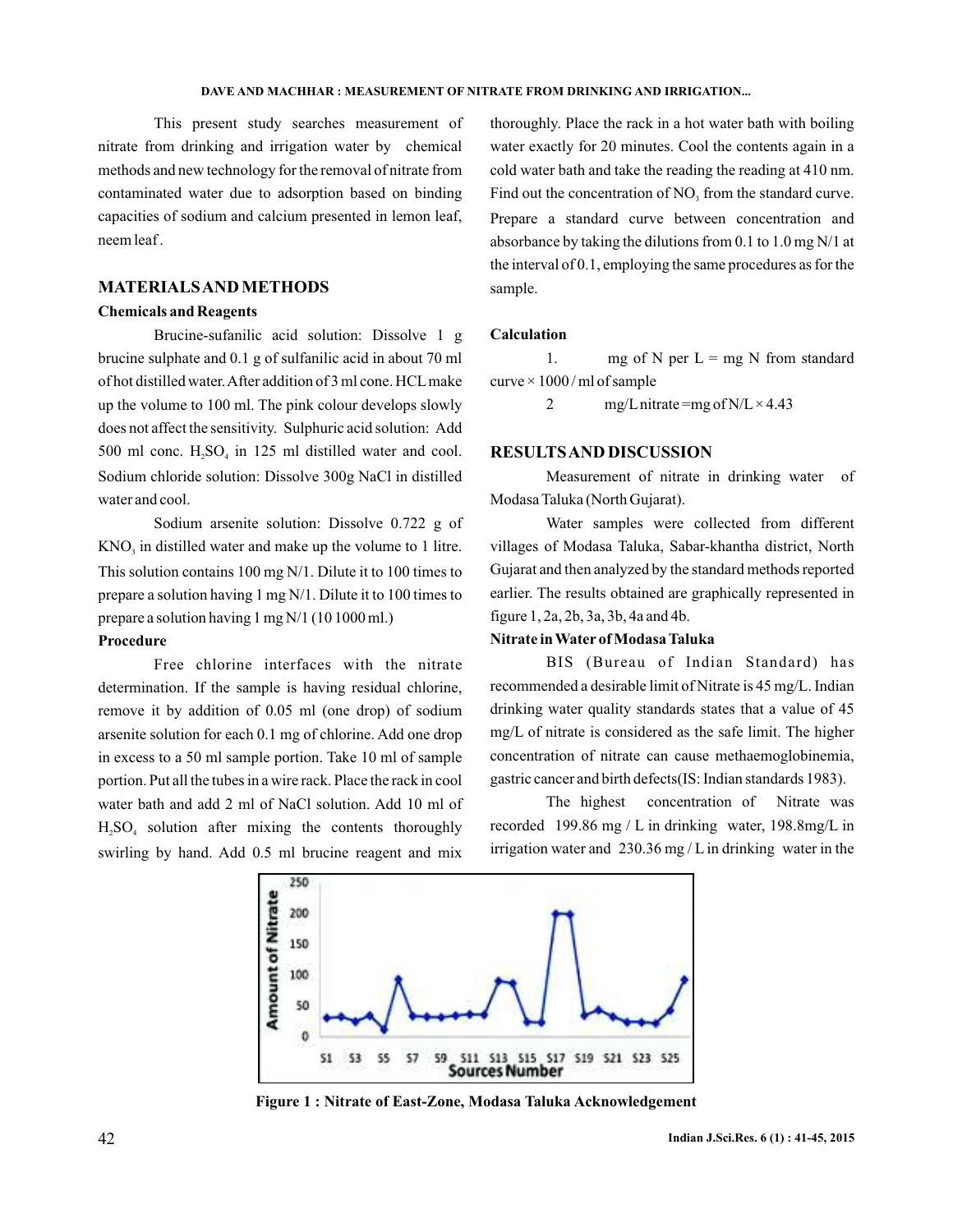

**Figure 2a : Nitrate of West-Zone, Modasa Taluka**



**Figure 2b : Nitrate of West-Zone, Modasa Taluka**



**Figure 3a : Nitrate of North-Zone, Modasa Taluka**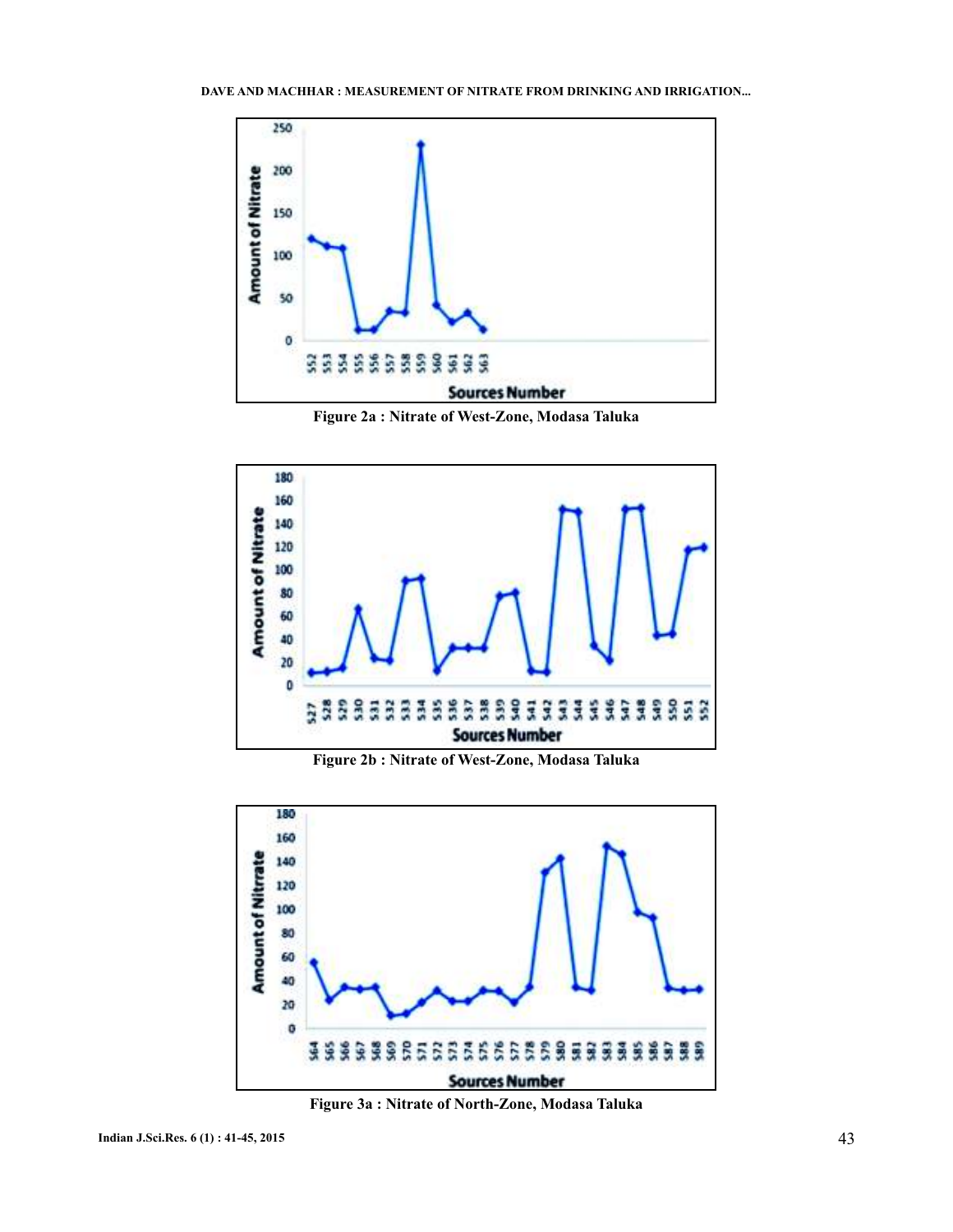

**Figure 3b : Nitrate of North-Zone,Modasa Taluka**



**Figure 4a : Nitrate of South-Zone, Modasa Taluka**



**Figure 4b : Nitrate of South-Zone,Modasa Taluka**